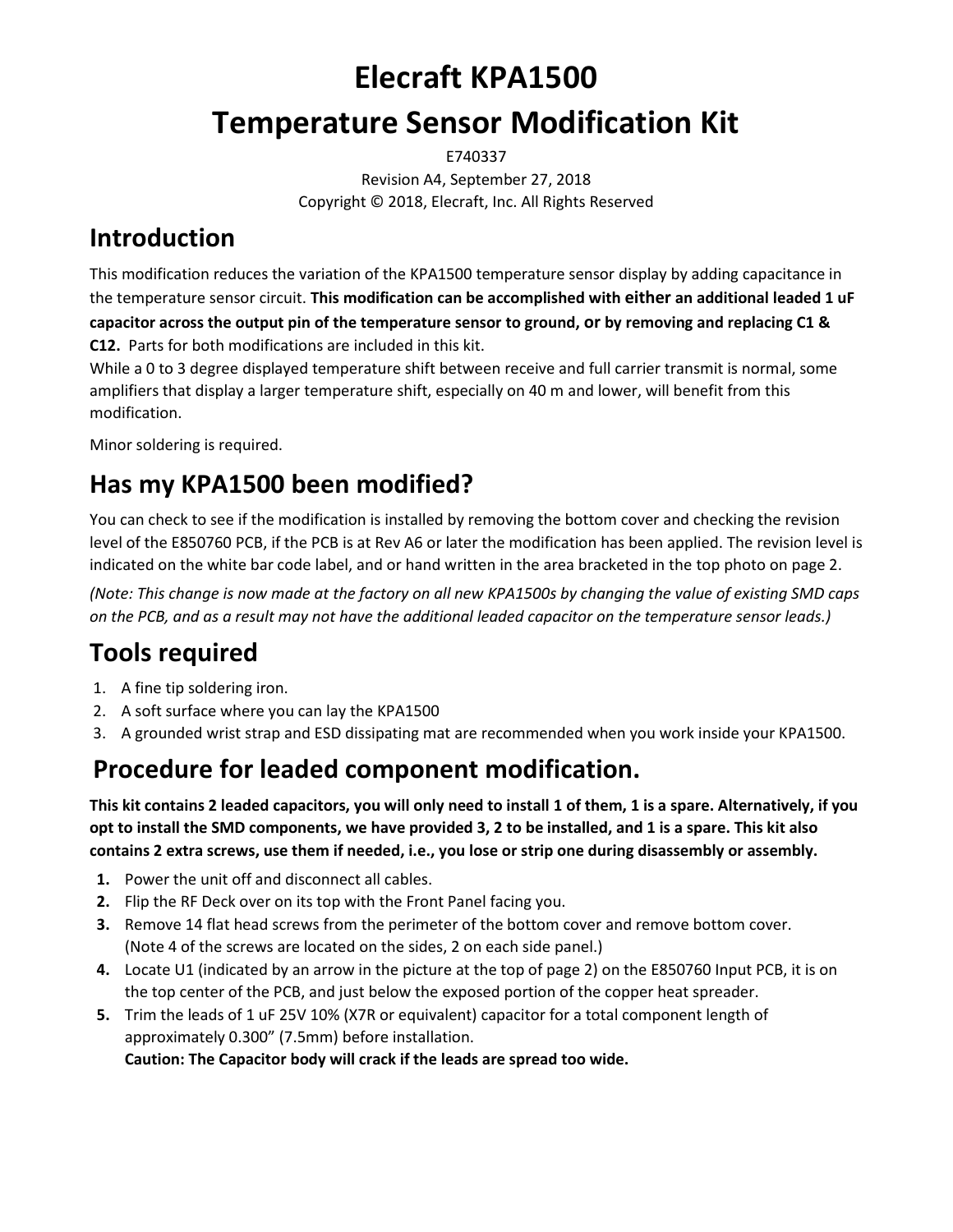

- **6.** Lay the capacitor with its leads parallel to U1's leads as shown.
- **7.** Solder the capacitor into place on each temperature sensor lead (two upper leads in the picture below.)
- **8.** Replace the bottom cover. Install14 flat head screws.
- **9.** Flip the RF Deck right side up and return it to service.